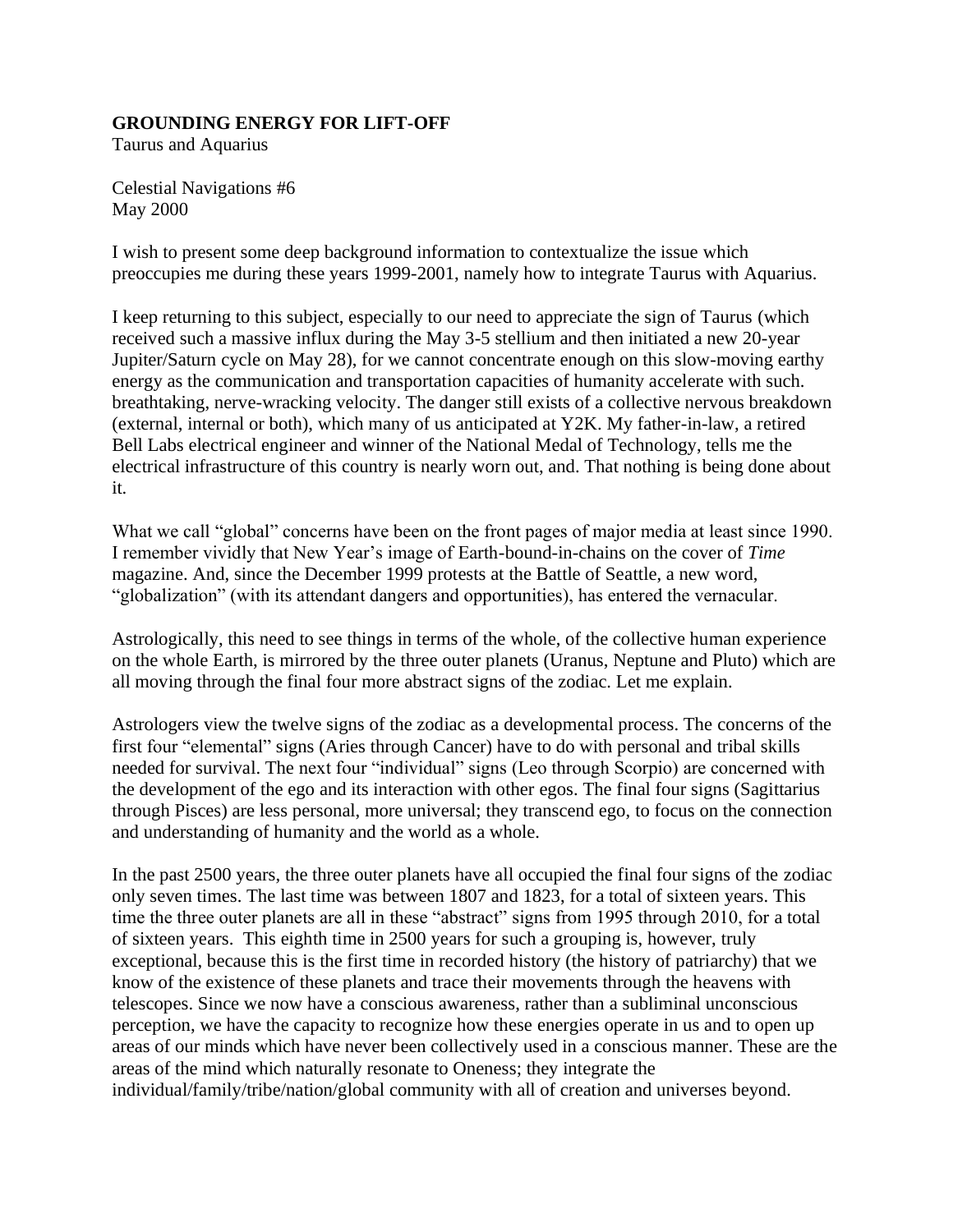The alternative to conscious understanding of these collective planets is to remain in the historical pattern of mass hypnosis, including mass psychosis of all kinds. Though there have always been mavericks, artists, geniuses, freaks, who wake up personally to multidimensional reality, the usual state of the human race for thousands of years has been some kind of trance. During these 16 short years we have the collective opportunity to wake up to our mass conditioning as presented through governmental, military, corporate, mass media, advertising, medical, economic and educational controls.

This collective need to open — to blast into inner/outer space so that we may see, explore and recognize the universe as it flows into creation through us — has been gradually taking hold for the past five years, years which initiated the Web revolution.

Five years ago, 1995, Pluto moved into the fiery philosophical sign of Sagittarius. Pluto was followed in 1996 and 1998 by the movement of unpredictable, revolutionary Uranus and dreamy, utopian Neptune into open- and group-minded Aquarius. In the spring of 2003 the emphasis on these mental and spiritual signs of fire and air will begin to moderate when Uranus leaves Aquarius for its seven-year sojourn through Pisces. We can only hope that this watery placement will help balance the racing mind with the heart's compassion. Meanwhile, Pluto. Will remain in philosophical Sagittarius until November 2008, when it moves into the sign of Capricorn, to remain until 2023. Whatever "New World Order" will be established then (and you *know* it's coming) will depend on whether we have allowed ourselves to surrender to Pluto's relentless probing of our deepest philosophical assumptions during the 18 years between 1995 and 2008.

The human race is about to blast off into (inner/outer) space. We may think we have already done this, especially us "New Age" types, who so pride ourselves on "holistic" understanding. But have we really? And is there any end to this process?

So that's the deep background. Now let's return to the present, to the years 1999-2001.

The gestation period which I have been talking about in every issue of this newsletter, spanning the nine-month period between August 1999's fixed cross eclipse (linking energies in Taurus, Leo, Scorpio and Aquarius) and May 2000's extreme emphasis on Taurus (square Aquarius), has imprinted itself in the Zeitgeist. The baby has now been born, and the task ahead is clear: to remember who we really are as individuals and as a species and to follow our souls' paths as they unfold from within our natures.

The intensified Taurus vibration is still going on, and will not dissipate until Jupiter rolls over into Gemini on June 29 and Saturn follows on August 10. Between those dates we will sense a subtle but noticeable shift. The slow-moving, concentrated, foundational energies of Taurus, which since last summer have served as a break on the rapidly escalating, universalizing energies of. the collective planets Uranus and Neptune in airy mental Aquarius, will, in two distinct pulses, disperse into airy mental Gemini. Double air. Double trouble. *Spaced out*. Whoa, dude!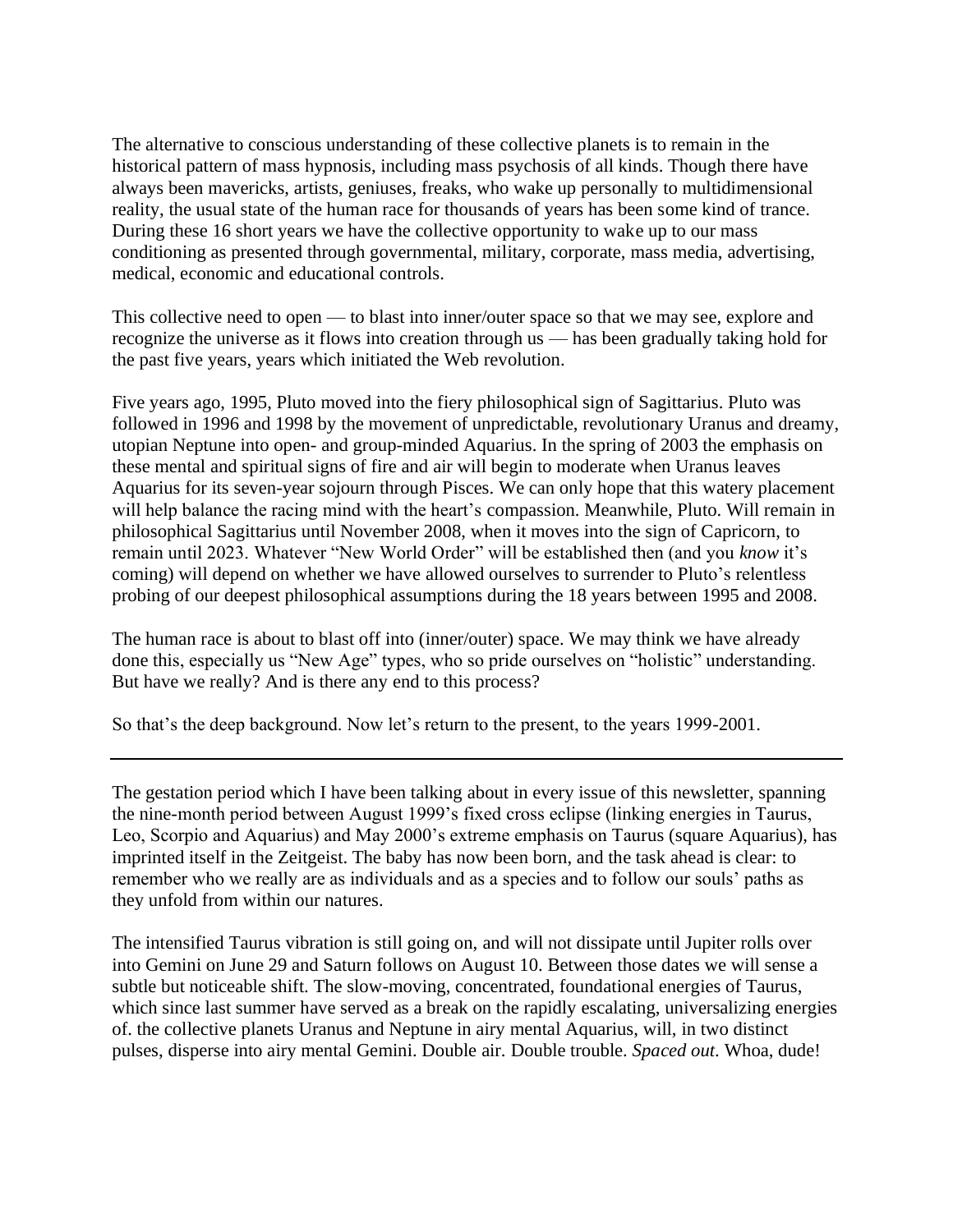The quickening of our awareness, of our experience of the rate of time's passage, which grabbed our attention in 1995 as Pluto moved from watery Scorpio to fiery Sagittarius, and then intensified in 1996 and 1998 with the entrances of Uranus and Neptune into airy Aquarius, will accelerate to warp speed. *Lift-off.*

And then, on or near October 16, we will crash. For six months, the universe will offer us one more chance to solidify the infrastructure we are building to withstand high velocity intuitive forces. The planet responsible for the crash will be Saturn which, having flirted with 0° Gemini for three months, and having turned to go backwards over the same ground, will rework the final degrees of Taurus for our final lesson in grounding. This precious opportunity, to commit to fully inhabiting our bodies and our beloved Earth for the newly initiated 20-year Jupiter/Saturn cycle, will be completed on April 20, 2001.

Let us hope that by then we will have learned our Taurus lessons. For the key to being able to process the coming acceleration mentally and spiritually — the capacity to stay in tune with (not "on top of") events — will depend on our capacity and willingness to embody the Aquarian changes. This means that we will need to recognize and feel natural laws as they operate within our own personal bodies. For our bodies are Earth's antennae. Our personal health and the health of Earth are linked. There is no such thing as healing ourselves alone. Whatever we do or say or think or feel or experience in any way bleeds into the large collective human and creaturely context, perturbing the Earth's atmosphere.

Each of us is the canary in the coal mine. No one is exempt from the stresses of continuous acceleration. Nor is anyone exempt from the responsibility we have to each other and this planet. In order to balance the stomach-thudding Aquarian acceleration it is essential to honor and accept periodic Taurean retreats during which we re-member ourselves, and what our bodies value: nutrition, exercise, sensitivity, sensuality, sexuality: Nature, the Wild. All are aspects of creaturely experiences on Earth as she spins seemingly suspended in her heavenly home amongst the whirling planets, stars and galaxies.

One might say that the human project on Earth is to reconnect the various parts of ourselves so that we can make real, i.e., intimate connections to other humans, to animals, to Earth, to sky. The heart of the human project is this capacity to become vulnerable, to open wide to receive all that is within and around us. Without intimacy, we deaden ourselves, contract into mere cold thinking machines, our minds fragmented into bits and pieces of endlessly proliferating data fissioning into the void.

This is the meaning, the necessity, the urgency behind the words I have been meditating upon for the past two issues of this newsletter: "Taurus integrating with Aquarius."

We must blast off into inner/outer space, and we must build a launching pad strong enough to withstand the explosive reaction of lift-off, as well as offer safe harbor on our return to the nest.

But it's simpler to focus on one or the oth3r, on either Taurus or Aquarius, and not recognize their needed integration. Some, dedicating their lives to saving Earth's ecosystem, do not recognize the ecosystem of the larger space in which Earth lives. Sone are filled with such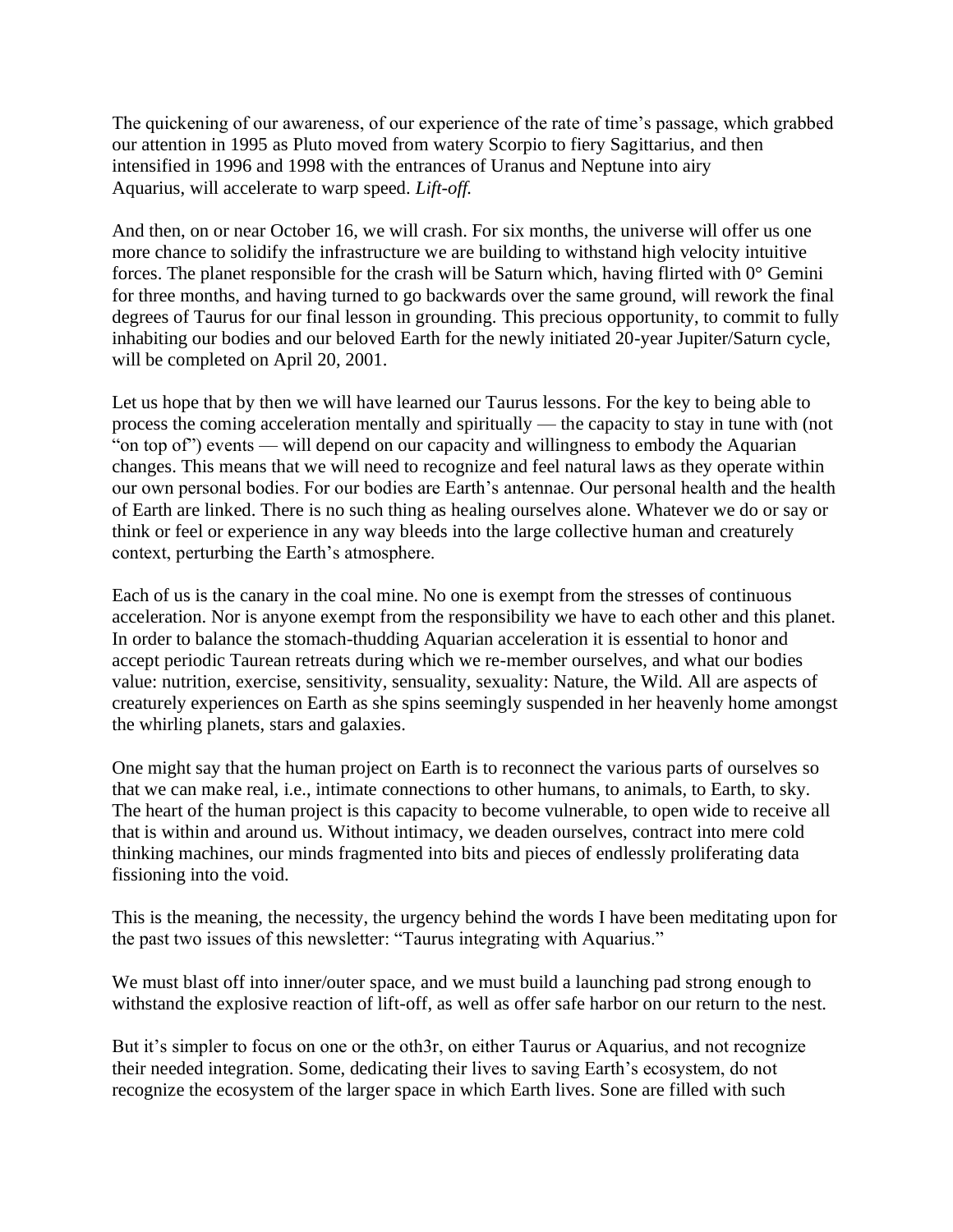passionate. aeal to save the environment that they ignore their own bodies' needs, thus betraying the earthy substance of which they are made! We would call this attitude hypocritical were it not so unconscious.

Some scientists and science fiction buffs long to blast off into the hea ens and leave Earth behind. (In this they have surprising bedfellows, "New Age" types who consider themselves Pleiadeians, and bemoan the ill fortune that they were born here.) A few even claim the only way we will survive as a species is to leave Earth, that this planet's rapidly depleting resources are mere fodder for humanity's evolutionary thrust.

The continuous conflict between the mind's goals and the body's needs experienced by most 21st century "civilized" people is the legacy of the 17th century philosopher, Rene Descartes, his *cogito, ergo sum*, "I think, therefore I am." If so, then only my thinking is me. Therefore, my body and earth and animals and women-who-run-with-the-wolves are at best, of secondary value.

The. rise of industry over the past three centuries has littered Earth with contraptions which sit and move over asphalt and concrete and belch visible and invisible fumes. Thus industry manifests Descartes' prophetic view of our bodies as machines.

In the 20th century Descartes' division between mind and body split into a yawning chasm. The onmnicide of two worldf wars buttressed by hundreds of smaller wars dulled our natural sensitivities and created more and more monstrous weapons of war which every minute of every day threaten us with instant anniliation. 30,000 nuclear weapons are still on high alert, pointed at. Us, but we no longer seem to notice— or care.

Why? Because we can't and still live. If we remained sensitive to danger we would be on chronic high alert. Like an animal hunted by a predator, we could never sleep, rnever let down. But the longer the stress goes on, the moe must the adrenals pump themselves to be ready for flight or fight. Eventually they give up and shut down. The body's natural defense is to shut out the onslaught of unimaginable horrors we see every day on television. Our natural openness to life, that capacity for intimacy, has been insidiously dulled, slowly and subtly stomped on. By what? "Who is responsible?" we ask. "Whom can we blame?"

There is no one to blame. No scapegoat will. Do. No amount of sacrifice will propitiate the gods. The situation is systemic and metastasizing daily. It has been created over many centuries. The whole culture is infected. But, each of us is an individual. All we need do is wake up to that fact, center ourselves in our own bodies, recognize ourselves as standing in the center of a continuously expanding universe which has no boundaries. In so doing we. Open the door to our long dormant capacity for conscious choice and unlimited creation.

Meanwhile, however, we have been conditioned to become slaves — to the Newtonian clock, to grasping for our ten minutes of fame, to the dollar as substitute . . . but for what? Something is missing. Everyone knows it. But, we say, we are "too busy" (to think about it), we "don't have enough time" (to do anything more). As if time is a commodity, a resource that is scarce in an economic engine which relies on the perception of scarcity to continue to expand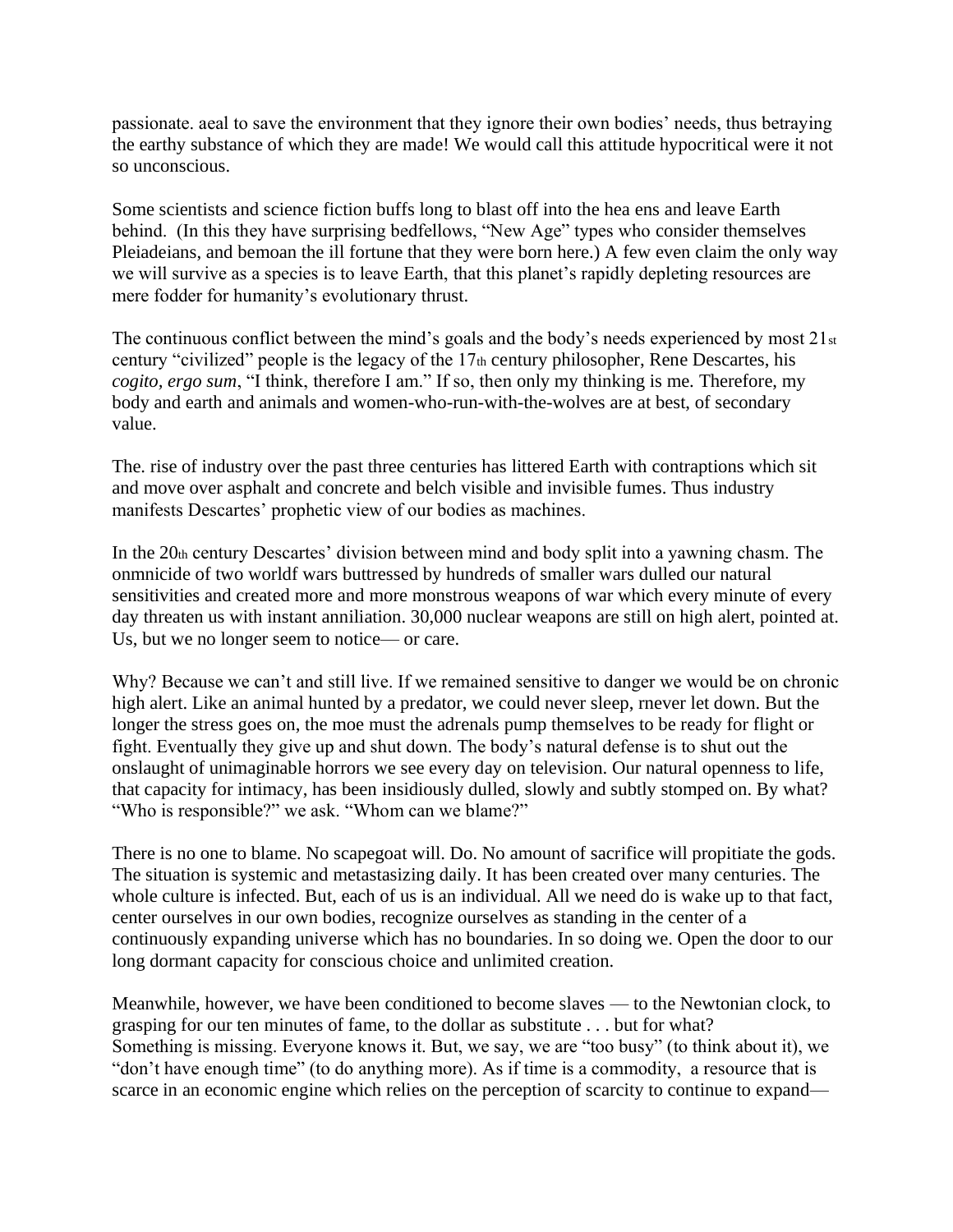when actually, all we have to do is stop — and listen, and wait in silence, for the inner voice. For the soft call of our name. To hear our name being called from inside is to experience time open into eternity, is to erupt into the prsent moment, all our senses exquisitely attuned to the center of ourselves, the center of the universe. In our intimacy with our own sovereign nature, we reconnect with all of nature and remember, truly re-member who we really are — one cell in the vaster sounding body, one drop in the ocean of consciousness, one note in the mysterious harmony of the. spheres.

As we enter this new millennium we find ourselves in a most unnatural situation. The very foundations of life are rarely appreciated, especially our own unique bodies and their connection, through our senses, sensuality and sexuality, to the biology of all Earthly creatures.

Unfortunately, the second wave of feminism, so admirable in many ways, has tended to intensify the problem, since it puts women in suits and re-emphasizes the traditionally male value of hardness, the left-brained (hare-brained) logic of grasping for power over others. This means that fewer and fewer children are appropriately nurtured. With mothers at work, child care is treated as simply one more "problem" to be "solved" — Babysitter? Day care? Latch key? Naanny? Au pair? Neighbor? — rather than as an innate biological right of all young animals. As young of a warm-blooded species, human children require a steady long-term mothering presence to develop physical, emotional, mental and spiritual health. As humans who have lost our capacity for intimacy, we no longer offer unconditional safety to our children as the secure and loving ground from which they naturally bloom into full aliveness.

Rather than nurturing genuine personal, family, tribal and community interconnections, we have bowed to hierarchies everywhere, those on top dictating to those below, those below feeling victimized. In such co-dependent structures, blame for dysfunctional interaction tends to be projected onto the "Other," assigned to whoever stands "above" (as in institutions) or "below" (as in racism) in the hierarchy.

I speak here from a decidedly Taurus point of view. If my concentration on this subject seems extreme, it reflects the fact that May's Jupiter/Saturn conjunction took place exactly on my natal. 23° Taurus Moon. Nevertheless, given the current triumphant spreading of malignant narcissistic and short-sighted values, I feel that a continued emphasis on the original natural earthy values of Taurus is needed to heal a culture that is so heady, so preoccupied with communication and transportation technologies, so bent on bloating the individual ego through money, status, things, and gambling of all kinds, including the. stock market.

And I am Sagittarian, one who has for most of my life pretty much ignored my Taurus Moon. As I tried and failed not to ignore my young sons, and then, in 1972, when they were five and seven, abandoned them to the care of their narcissistic father. This most unnatural and wrenching decision shut my emotional body down. I talk about our problems as a culture because they have been my problems too. And, being Sagittarian, I both speak my truth and generalize.

In this essay, I speak from the perspective of. one who has only recently — during the period spanning the two rare Taurus meetings of May 2000 — moved down into my body and pretty much stayed there. At the end of that month, during the week surrounding the Jupiter/Saturn